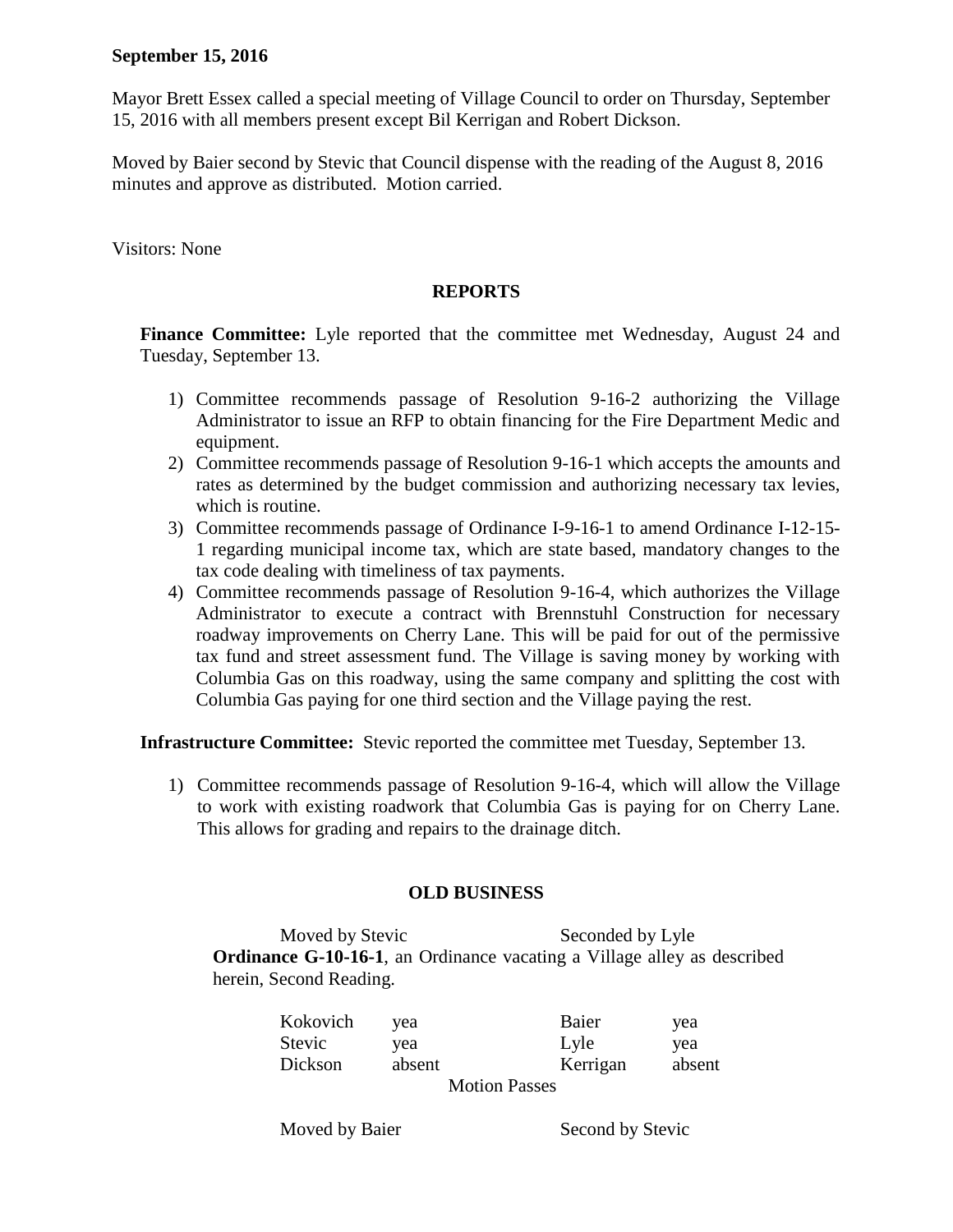**Ordinance K-10-16-1**, an ordinance amending Ordinance K-5-94-2 known as the Zoning Ordinance and Zoning Map of the Village of New Concord, Second Reading.

| Kokovich             | vea    | Baier    | yea    |  |
|----------------------|--------|----------|--------|--|
| Stevic               | yea    | Lyle     | yea    |  |
| Dickson              | absent | Kerrigan | absent |  |
| <b>Motion Passes</b> |        |          |        |  |

## **NEW BUSINESS**

Moved by Lyle Seconded by Baier **Ordinance I-9-16-1,** an ordinance to amend Ordinance I-12-15-1 of the Village of New Concord regarding municipal income tax and declaring an emergency.

| Kokovich | vea    | Baier                | yea    |
|----------|--------|----------------------|--------|
| Stevic   | vea    | Lyle                 | yea    |
| Dickson  | absent | Kerrigan             | absent |
|          |        | <b>Motion Passes</b> |        |

| Moved by Baier                                      |        | Seconded by Lyle     |        |
|-----------------------------------------------------|--------|----------------------|--------|
| That <b>Ordinance I-9-16-1</b> be approved as read. |        |                      |        |
| Kokovich                                            | vea    | Baier                | yea    |
| <b>Stevic</b>                                       | yea    | Lyle                 | yea    |
| Dickson                                             | absent | Kerrigan             | absent |
|                                                     |        | <b>Motion Passes</b> |        |

Moved by Stevic Seconded by Kokovich **Resolution No. 9-16-1,** a resolution accepting amounts and rates as determined by the budget commission and authorizing the necessary tax levies and certifying them to the County Auditor and declaring an emergency.

| Kokovich | yea    | Baier                                        | yea    |
|----------|--------|----------------------------------------------|--------|
| Stevic   | vea    | Lyle                                         | yea    |
| Dickson  | absent | Kerrigan                                     | absent |
|          |        | $M_{\odot}$ $\sim$ $D_{\odot}$ $\sim$ $\sim$ |        |

Motion Passes

| Moved by Kokovich                               |        |                      | Seconded by Stevic |  |
|-------------------------------------------------|--------|----------------------|--------------------|--|
| That Resolution No. 9-16-1 be approved as read. |        |                      |                    |  |
| Kokovich                                        | yea    | Baier                | yea                |  |
| <b>Stevic</b>                                   | yea    | Lyle                 | yea                |  |
| Dickson                                         | absent | Kerrigan             | absent             |  |
|                                                 |        | <b>Motion Passes</b> |                    |  |

Moved by Baier Seconded by Lyle **Resolution 9-16-2,** a resolution authorizing the Village Administrator to issue an RFP to obtain financing for the Fire Department medic and equipment and declaring an emergency.

| Kokovich             | yea    | Baier    | yea    |  |
|----------------------|--------|----------|--------|--|
| Stevic               | yea    | Lyle     | yea    |  |
| Dickson              | absent | Kerrigan | absent |  |
| <b>Motion Passes</b> |        |          |        |  |

Moved by Lyle Seconded by Baier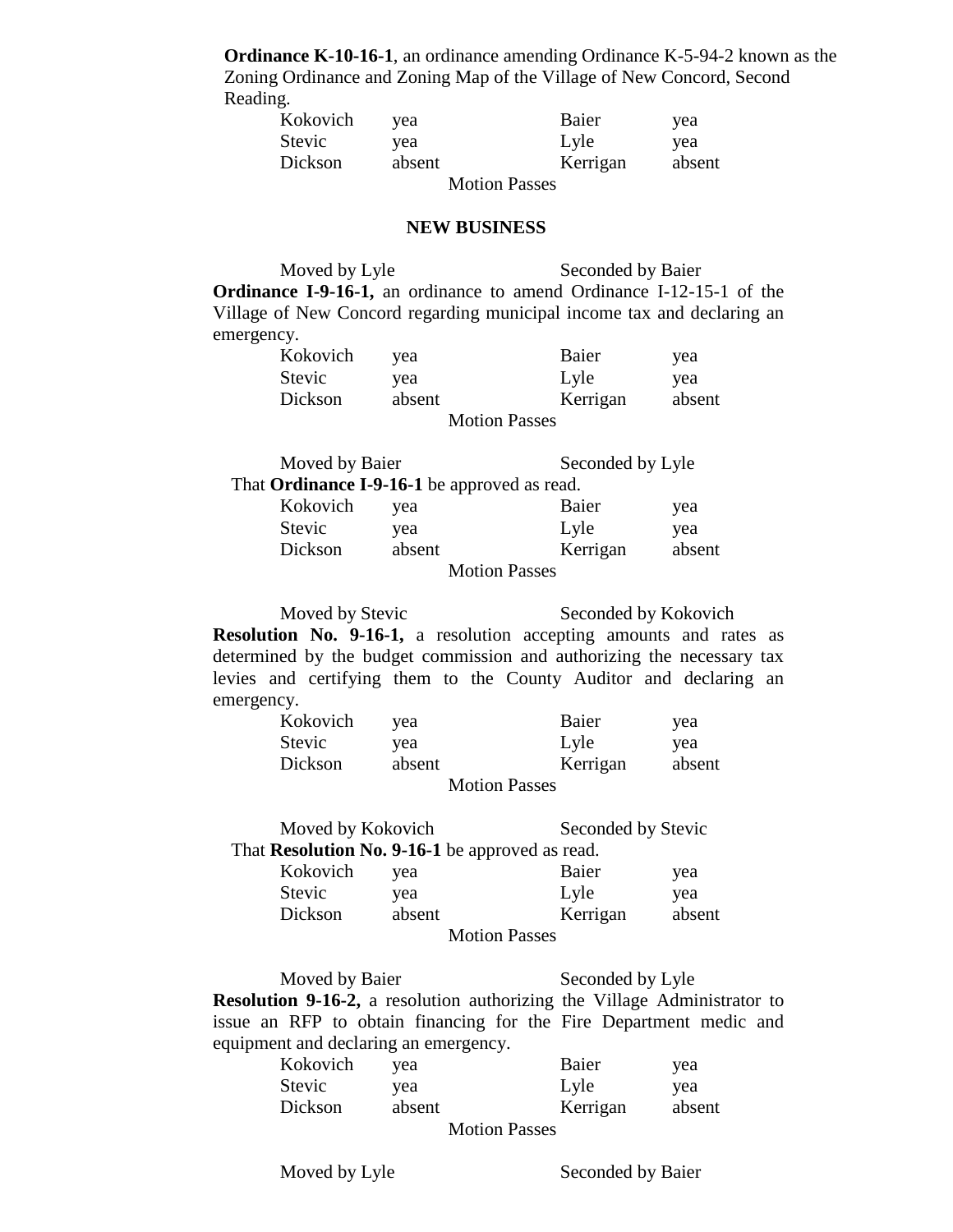That **Resolution 9-16-2** be approved as read.

| Kokovich             | vea    | Baier    | yea    |  |
|----------------------|--------|----------|--------|--|
| Stevic               | yea    | Lyle     | yea    |  |
| Dickson              | absent | Kerrigan | absent |  |
| <b>Motion Passes</b> |        |          |        |  |

Moved by Baier Second by Stevic **Resolution 9-16-3,** a resolution authorizing the Village of New Concord to prepare and submit an application to participate in the Ohio Public Works Commission State Capital Improvement Program and to execute contracts as required and declaring an emergency.

| Kokovich | vea    | Baier                | yea    |
|----------|--------|----------------------|--------|
| Stevic   | vea    | Lyle                 | yea    |
| Dickson  | absent | Kerrigan             | absent |
|          |        | <b>Motion Passes</b> |        |

| Moved by Stevic                             |        | Second by Baier      |        |
|---------------------------------------------|--------|----------------------|--------|
| That Resolution 9-16-3 be approved as read. |        |                      |        |
| Kokovich                                    | yea    | Baier                | yea    |
| <b>Stevic</b>                               | yea    | Lyle                 | yea    |
| Dickson                                     | absent | Kerrigan             | absent |
|                                             |        | <b>Motion Passes</b> |        |

Moved by Lyle Second by Stevic **Resolution 9-16-4,** a resolution authorizing the Village Administrator to execute a contract with Brennstuhl Construction Inc. for necessary roadways improvements on Cherry Lane and declaring an emergency.

| Kokovich             | yea    | Baier    | yea    |  |
|----------------------|--------|----------|--------|--|
| Stevic               | yea    | Lyle     | yea    |  |
| Dickson              | absent | Kerrigan | absent |  |
| <b>Motion Passes</b> |        |          |        |  |

| Moved by Stevic      |                                             | Second by Lyle |        |
|----------------------|---------------------------------------------|----------------|--------|
|                      | That Resolution 9-16-4 be approved as read. |                |        |
| Kokovich             | yea                                         | Baier          | yea    |
| <b>Stevic</b>        | yea                                         | Lyle           | yea    |
| Dickson              | absent                                      | Kerrigan       | absent |
| <b>Motion Passes</b> |                                             |                |        |

**APPROVAL OF BILLS:** See list

Moved by Lyle, seconded by Baier that the bills be approved for payment. All voted yea. Motion carried. Bills list on file in the Clerk's office.

| <b>ANNOUNCEMENTS:</b> | -Village Council Meeting-Monday, October 10th at 7:30 PM      |
|-----------------------|---------------------------------------------------------------|
|                       | -Board of Trade Costume Contest-Monday, October 31st from 5 t |

-Board of Trade Costume Contest-Monday, October 31st from 5 to

6 PM

-Trick or Treat-Monday, October 31 from 6 to 7 PM